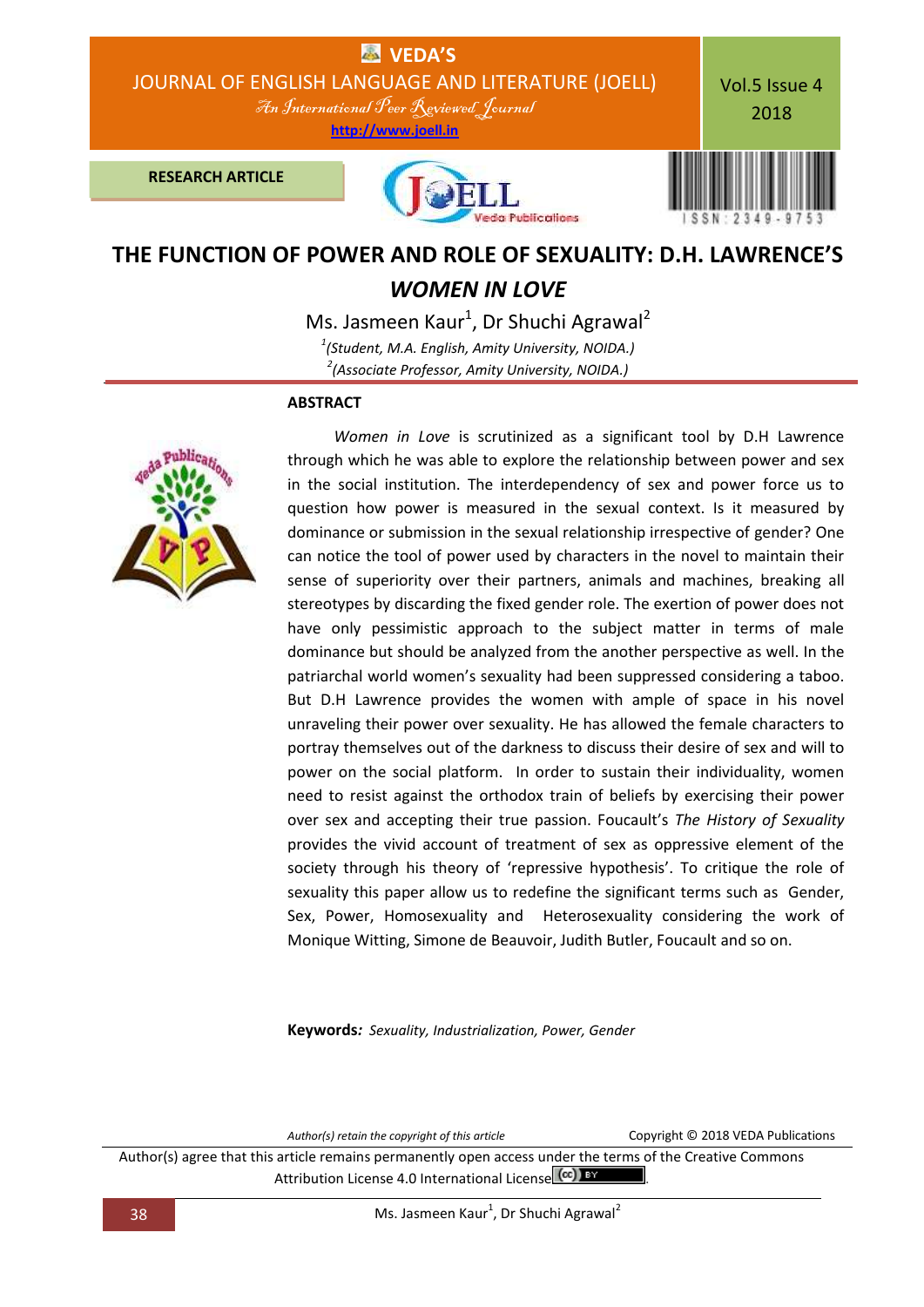An International Peer Reviewed Journal **[http://www.joell.in](http://www.joell.in/)**

*Women in Love* by D.H Lawrence is the most interesting and comprehensive work that attempts to critique modern British society. His work can be analyzed through the theorist Michel Foucault's ideology of power and sex considering his *The History of Sexuality.* Foucault has acknowledged about the term 'repressive hypothesis' that develops an argument – is it the power that has repressed sex or strengthened an individual by acquiring political and sexual liberation by overcoming the repression. D.H Lawrence constantly deals with the theme of homoerotic that can be exemplified through the relationship between Gerald and Rupert Birkin. Gerald's opinion in context of homoerotic notion is:

> "it has no basis in nature". This dialogue takes place when Birkin finally confesses his sensuality to Gerald. In response to Birkin's feeling Gerald says: "Surely there cannot be anything as strong as between man and woman. Nature doesn't provide the basis." (Women in Love 352)

Here nature can be critiqued in terms of "repressive hypothesis" that constrains sex establishing a pessimistic relation between sex and power. Nature in Gerald's instinct influenced by society is the power that repressed the sex between man and man relationship. Though notion of homosexuality develops naturally but nature in Gerald's understanding becomes the power to control sex. According to Foucault, power is an element that controls sex and inner desire of sensation. Later on, he broadened his area of research and provided us with the analysis that this power can be productive as it is repressive.

According to 'repressive hypothesis', the treatment of subject like sexuality is suppressed over the past three hundred years. Sex as an object of pleasure is considered as taboo and is never discussed publically. Foucault says that the only way to set ourselves free from repression is to carry out open discussion about the discourse of sex as a tool of pleasure and existence of sex apart from the institution marriage. D.H Lawrence through his novel *Women in Love* , *Sons and lover* and *The Rainbow* came out with the bold discourse of themes related to human sexuality as Oedipus complex, homosexuality and sex under the institution of

marriage. This is the reason his novels were banned and sparked controversy in the society that exerted the norms to confine the sex to the convention of marriage. Lawrence seemed to liberate himself from this repression by dealing with the themes of sex in his novel as confining the discourse of sexuality to the confessional realm of psyche and education will not allow to move out of repression. Lawrence may be influenced by 'Blutbruders-chaft' a German practice of deep friendship when men swear by the blood to be friends forever as his mouthpiece Birkin assert him by proposing pledge to loyalty to Gerald:

> "We will swear to each other, one day, shall we?" pleaded Birkin. "We will swear to stand by each other  $-$  be true to each other  $$ ultimately  $-$  infallibly  $-$  given to each other, organically – without possibility of taking back".(Women in Love 302)

According to 'Repressive hypothesis' through confession of homoerotic notions Birkin is able to achieve sexual liberation defeated the repression of sex. The character of Birkin reflects Lawrence who resisted the institution of society critiqued as power that constrains sexuality by acknowledging people about man and man relationship in the form of homoerotic feelings. Our knowledge about the concept of homosexuality typified the evolution that society has gone through in dealing with the discourse of sexuality. In Foucault's opinion earlier generation thought of sexual was the same as that of eating habits. He claims that if we cannot judge the character of person through his eating habits similarly homosexuality should not be considered on the basis of judging one's political affiliation and character.

Foucault examines that knowledge, power and discourse [ideas being discussed within the context] are linked. According to him 'Will to knowledge' allows us to know certain things in a particular way that will enhance an exercise of power. Hermione in the novel symbolizes knowledge as the will to power and domination. Birkin's visits to Ursula in the classroom where strong argument between Hermione and Birkin take place, exemplified their character vividly. Birkin's idea considering fact that if children are left without knowledge they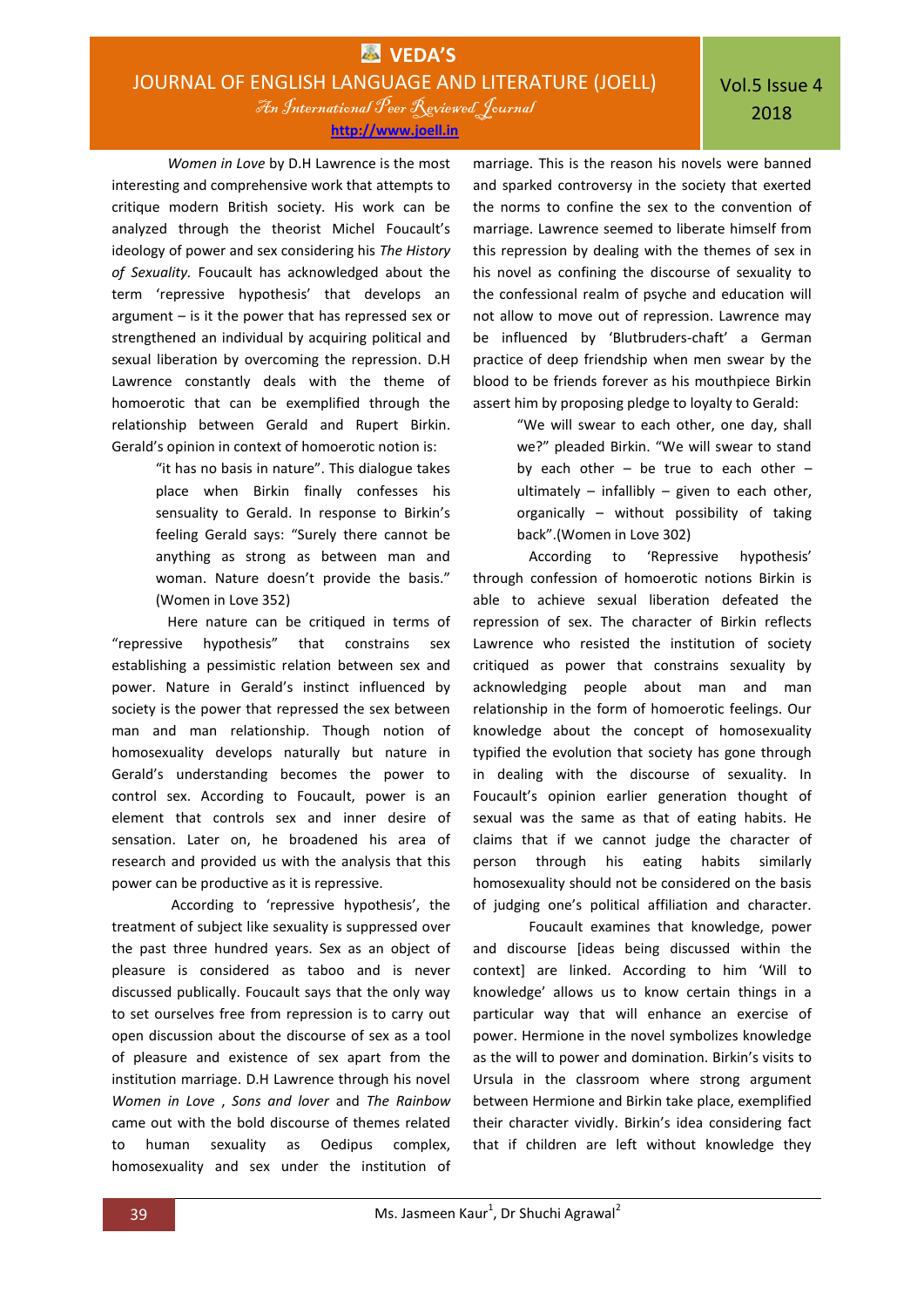would simply turn out to be animals was disagreed by Hermione. She argues that:

> "when we have knowledge, don't we lose everything but knowledge? If I know about flower, don't I lose flower and have only the knowledge"….what this means to me? It means nothing!"(Women in Love 53)

Birkin claimed that he had great lust for power in order to dominate others and replies in response to her above argument:

> "Knowledge means everything to you! even your animalism you want it in your head… you want to observe your own animal function….to get mental thrill out of them…passion and the instincts…it all takes place in your head"(Women in Love 54 )

Her knowledge or intellect highlighted her will to control as Birkin said:

> "It isn't passion at all, it is your will. It's your will. It's your bulling will. You want to clutch things and have them in your power"(Women in Love 54)

The concept of power can be scrutinized in the words of Foucault:

> "The power which thus took charge of sexuality set about contacting bodies, caressing them with it's eyes, intensifying areas, electrifying surfaces, dramatizing troubled moments. It wrapped the sexual body in its embrace. There was undoubtedly an increase in effectiveness and an extension of the domain controlled; but also a sensualization of power and a gain of pleasure."(The history of sexuality 46)

The above statement exemplifies the character of Hermione in terms of exercising power for control and complete gain of pleasure over Birkin. On the other hand, Ursula resisted this modern will of power considering it destroyer of life. Foucault unfolds the knowledge as 'ars erotica' [erotic art] and scientia sexuality[science of sexuality]. The ars erotica constitutes the truth about sensual pleasures, one can drive it from experience. The character of Hermione can be critiqued in contrast to erotica art who is unable to recognize the truth of her sexual pleasure in her relationship with Birkin. The scientia sextualis deals with the truth of sex constitute to

form the structure of knowledge-power considering masterful secret that is confession. Here, confession is an essential term described by Foucault as:

> "According to him confession has spread its effect far and wide. It plays a part in justice , medicine, education, family relationship and love relation…..one confesses one's crime, one's sins, one's thoughts and desires."(The History of Sexuality 59)

The character of Gerald and Birkin can be studied considering confession one of the main ritual. Birkin was strong enough to confess his love for Ursula as he says:

> "What I want is a strange conjunction with you – not meeting and mingling but an equilibrium, a pure balance of two single being".(Women in Love 212)

According to Foucault, confession is the way of finding truth that can be critiqued as liberation from power of repressive hypothesis. This repressive power may be the strong passion rejected by Birkin in his relationship with Ursula. He says:

> "We are not broken fragments of one whole rather we are the singling away into purity and clear being of things that were mixed. Rather we are the singling away into purity and clear being of things that the mixed, the unresolved" (Women in Love 293)

On the other hand, Hermione's passion and instinct are too strong that she cannot overcome her sensations. Birkin's confession of man and man relationship has overcome the power that constraints the theme of sexuality and typified his ideologies of truth to survive in the world of civilization. Gerald in contrast to Birkin is a man bounded by the powers failed to confess his love for Birkin and Gudrun. This power exerting over Gerald can be critiqued as mechanical and intellectual overpowering human sensation. The power of passion and its impact on Gerald and Gudrun is scrutinized in chapter 'Rabbit'. It is here Gerald finds himself conscious of fact, his passion that needs to be subdued in order to prevent destruction. Gerald and Gudrun's struggle with rabbit resisted their control causing wound and scratches to both of them. It throws light on their character as Lawrence states: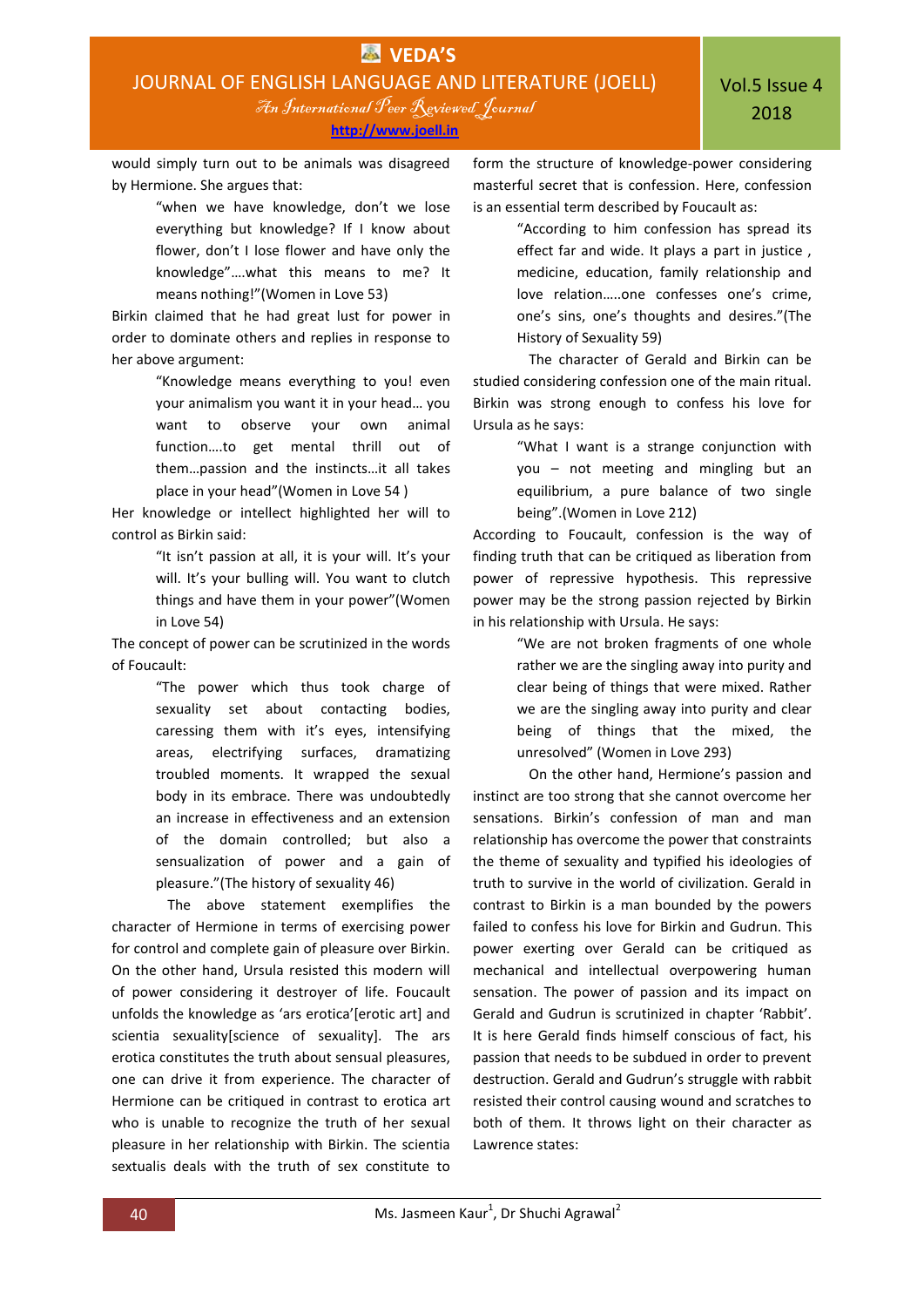"There was a league between them abhorrent to them both. They were implicated with each other in abhorrent mysteries." (Women in Love 356)

The force of power in a systematic mechanical control does not allow him to confess his love for the woman [Gudrun] who herself is controlled by the passion of sensation. So, the force exercising on Gerald enables him for any kind of confession that means to liberate himself from the repression of civilization age that become the cause of his death. On the other hand Gudrun was strong enough to move out of the relationship mentally and also to make connection with Loreke. The function of power and role of sexuality can be understood by Foucault's view on the institution of power. The power over life can be critiqued from two different ways. First as Foucault says:

> "Power in this instance was essentially a right of seizure: of things, time, bodies and ultimately life itself in order to suppress it." (The History of Sexuality 136)

The above statement is vividly understood in reference to Gerald's relationship with the workers and animals can be understood. In the chapter 'Carpeting' Ursula reflects her aggressiveness towards Gerald's behavior of controlling horse. When Ursula asserts that animals are not to be tortured to which Gerald replies:

"And if your will isn't master, then the horse is master of you". (Women in Love 199)

The above statement clearly reflects his will to power as domination. Also his relationship with workers of coal mine is that one shares with machines. The coal mine can be visualized as the medium through which he can expose his inner will to control others. The exercise industrial power allowed Gerald to be superior as described in the following words:

> "...they were all subordinate to him. Although they were ugly and untouched, they were his instrument. Thus he was known as the God of the machines." (Women in Love 326)

Gerald's power over Gudrun also leads to domination and decadence of relationship. Lawrence depicts the power of industrialization over Gerald that permitted him to exercise his control over Gudrun. Lawrence describes one of their meetings under the bridge in the following words:

"Under the bridge, they came to a standstill, and he lifted her upon his breast. His body vibrated taut and powerful as he closed upon her and crushed her, breathless and dazed and destroyed…."(Women in Love 490)

Gudrun was an artist and carried a strong personality who cannot be controlled as a common woman as she too carries power to dominate Gerald that leads to complete destruction. So, they both exercise their powers that lead to each other's destruction. Second aspect of power over life in the words of Foucault is:

> "a power bent on generating forces, making them grow or ordering them rather than on dedicated to impending them, making them submit or destroying them." (The History of Sexuality 136)

This exercise of power is scrutinized through the relationship of Birkin and Ursula. In the chapter named 'Mino' Ursula expresses her view about the power and dominance. Mino is represented as a male exerting his power over female cat. Ursula feels agitated on seeing Mino attacking female cat also tries to stop him. She says:

"Mino… I don't like you. You are a bully like all the males!"(Women in Love 215)

Birkin justifies the ways of Mino in response to which Ursula compared Birkin with Mino as Birkin compared him to Hermione's dominance. She asserts that males always have the desire to exert power as she says:

> "He wants his own way (I know what your fine words work down to) bossiness. I call it Bossiness" (Women in Love 215)

The above statement exemplifies that Ursula is completely against power that may deteriorate one's life through control. We find Birkin to agree with her views in the following words:

> "It is the desire to bring this female cat into pure stale equilibrium, a transcendent, and an abiding rapport with the single male. Thus, without him, she is mere wanderer and a fluffy sporadic bit of chaos. It is a volonte de pouvor …a will to ability…."(Women In Love 215)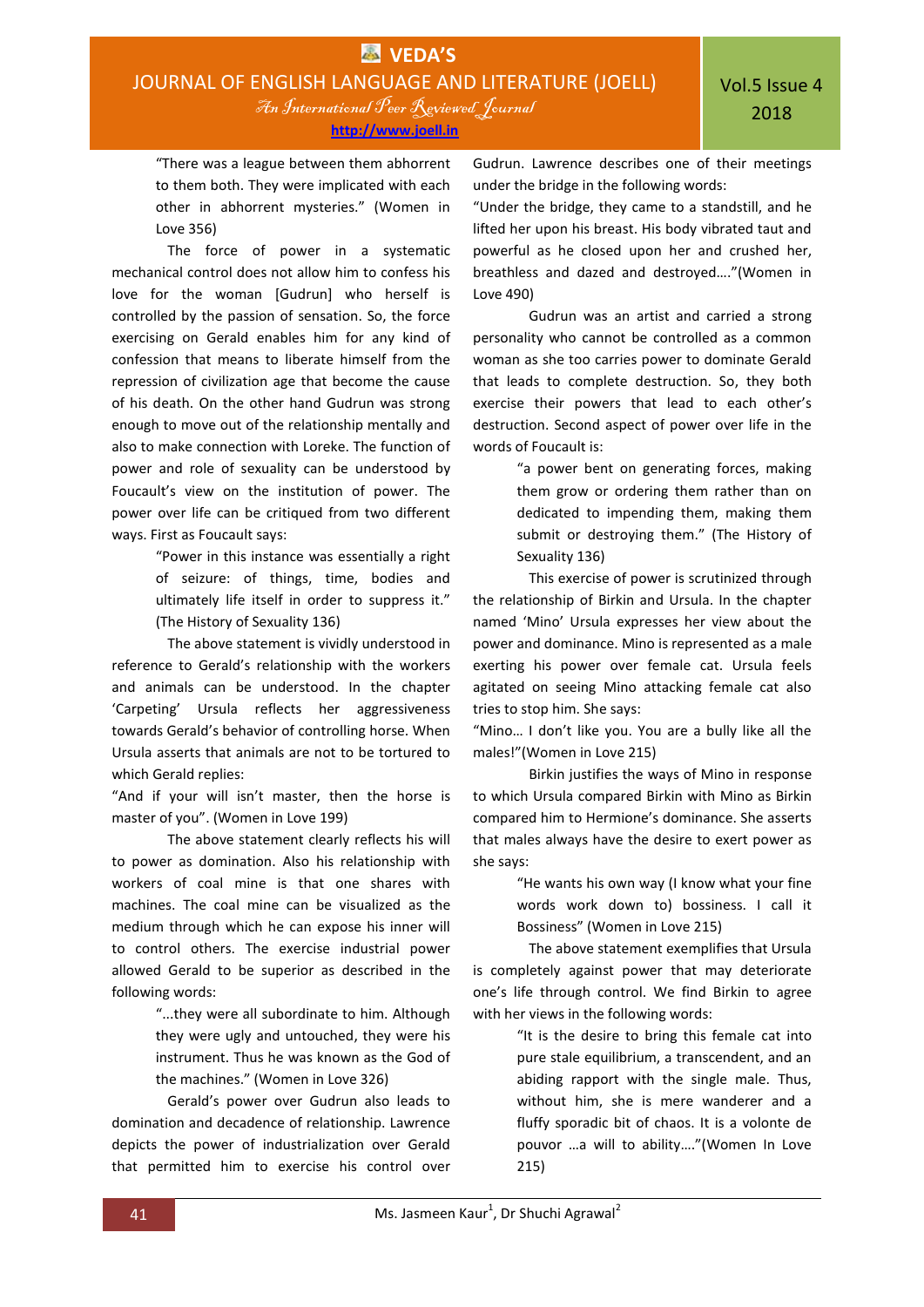Birkin's character is a self- portrait of D.H Lawrence who expresses his views about the function of power as the opposition of mechanized industrialization. The concept of power is also discussed in Judith Butler's *Gender Trouble* in terms of 'heterosexuality' and 'phallogocentrism'. In order to comment on discourse of power she has provided us with the difference between 'sex' and 'gender' in the following words:

> "Originally intended to dispute the biology-isdestiny formulation, the distinction between sex and gender serves the argument that whatever biological intractability sex appears to have, gender is culturally constructed" (Gender Trouble 9).

According to the above statement gender is fixed as "biology-is-destiny formation". Here Butler developed an argument that if gender is constructed under the set of laws as culturally instructed by society, it is the culture that forms destiny instead of biology. This very concept can be studied in *Women In Love* as characters in the novel are the part of cultured society where norms for male and female are fixed. As initially discussed Gerald refuses to confess his homosexual love by saying "it has no basis in nature". The attributes of nature are well defined by mechanical society by which he was greatly influenced. So, heterosexuality is compulsory aim of reproduction as restriction on sexuality under the social institution. On the other hand, lesbianism or homosexuality leads to the destruction of sex. According to Foucault one can liberate himself from the hegemonic subversion of sex by asserting the power as already discussed under 'repressive hypothesis'. The term 'phallogocentrism' is derived from the two words 'phallus' – refers to male privilege and 'logocentrism' – focuses on the language . Butler examines the function of power considering Foucault's concept of 'Juridico-discurse' where Foucault criticized the 'power' that leads to domination. Butler vividly discussed the role of linguistics and the political aspects that greatly influenced the position of women in the society. Gerald represents the masculine domination who being the God of machines had the desire to exercise his power not only on machines, mare but also on Gudrun. Gudrun being women constitute the

masculine thoughts of domination lost her feminine identity. Therefore role of sexuality can be understood in following words:

> "The very concept of sex-as-matter, sex-asinstrument-of-cultural signification, however is discursive formation that act as a naturalized foundation for the nature/culture distinction and the strategies of domination that that distinction supports. The Binary relation between culture and nature promote relationship of hierarchy in which culture freely imposed meaning of nature….safeguarding the ideality of signifier and of signification on the model of domination" (Gender Trouble 47).

In order to acknowledge more about the concept of homosexuality one must prefer '*Same-Sex India'* this will allow us to expand our vision and come across the fact that homosexuality had its roots from ancient time  $-2^{nd}$  C BC  $-8^{th}$  C AD. Though it is about Indian myths and culture but it will aid us to visualize the role that society plays culturally and politically in dealing with the theme of sex. One of the renowned theorist Monique Witting in her essay *One is not Born Women* provides us with the vivid account of lesbian society, heterosexuality and the study of women not being a sex but being a class. She posits Simone de Beauvoir as following:

> "One is not born but becomes a woman. No biological, psychological or economic fate determines the figure that the human female presents in society: it is the civilization between male and eunuch, which is described as feminine."(Monique Witting 1)

In respect to the above statement one is not born with the specified or classified attributes differentiating men and women from each other but rather one is the result of one's choice. Our sense of individuality along with the resources society provide help us not only to create our values but to create ourselves. Simone de Beauvoir's *The Second Sex* evocatively defines the concept of women considering society where women is always treated as 'other' and men is the only observer. As Beauvoir writes:

> "The male plays no role or only a secondary one: unfertilized honeybee eggs subdivided